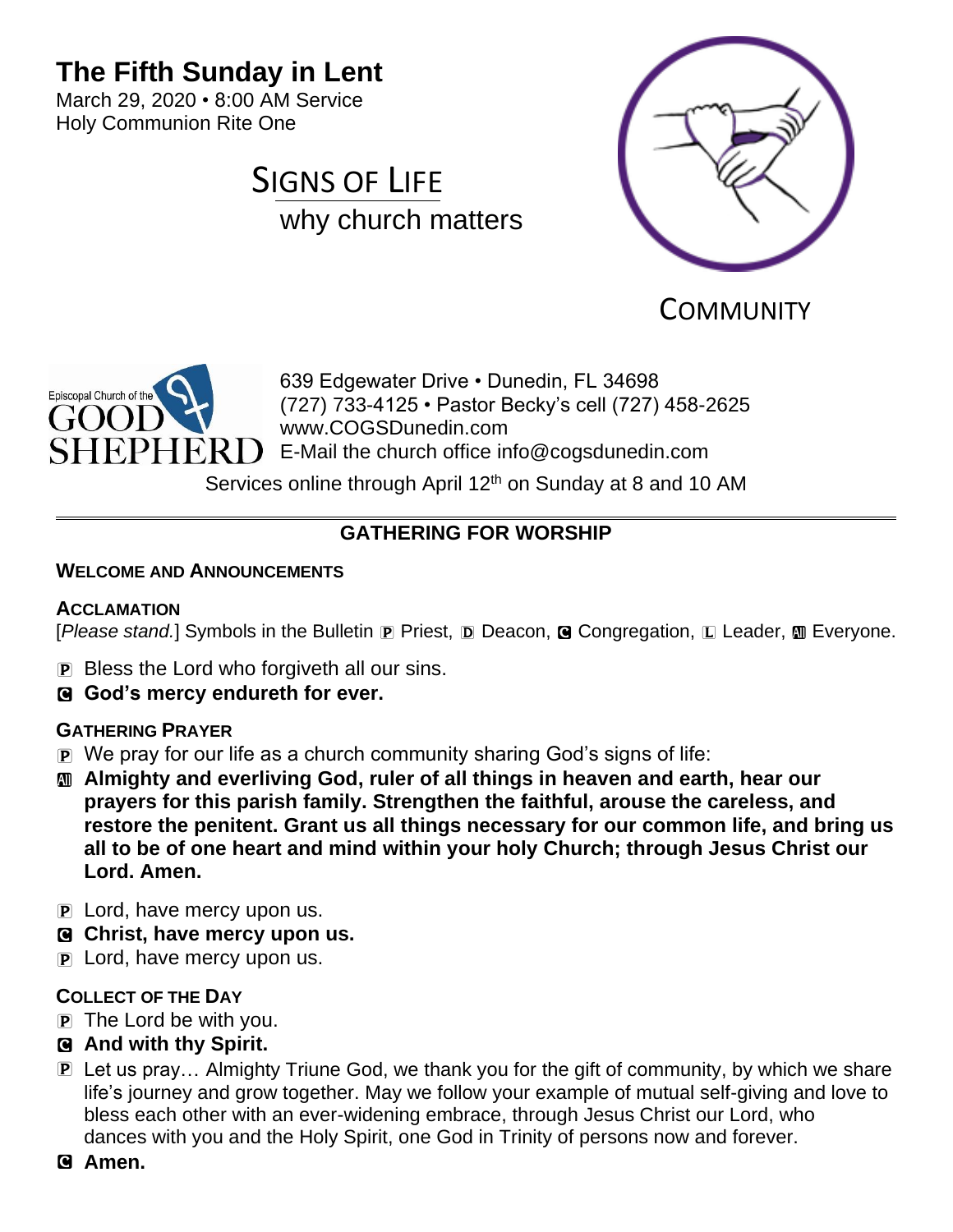# **THE WORD OF GOD**

**The Readings** 2 Esdras 2:10a, 20-22, Psalm 133, Hebrews 10:19-25, John 15-14, 16-18 [*Please be seated.*]

# **The First Reading**

L *The First Reading is taken from 2 Esdras chapter 2…*

The Lord said this to Ezra: Announce to my people that I have prepared a feast for them, and I will give them the kingdom of Jerusalem, which I was about to give to Israel. Defend the widow's rights. Judge in favor of the fatherless. Provide for those who are in need. Protect the orphan. Clothe the naked. Care for the broken and the weak. Don't mock the lame, but protect them instead. Help the blind to see a vision of my glory. Gather the old and the young within your walls. Watch over your infants. Let your servants and employees rejoice, and your whole community will have good morale.

 $[L]$  The Word of the Lord.

### C **Thanks be to God.**

### **The Psalm**

L *We will read responsively Psalm 133…*

L Oh, how good and pleasant it is, when brethren live together in unity!

- C **It is like fine oil upon the head that runs down upon the beard,**
- L Upon the beard of Aaron, and runs down upon the collar of his robe.

#### C **It is like the dew of Hermon that falls upon the hills of Zion.**

L For there the LORD has ordained the blessing: life for evermore.

## **The Second Reading**

L *The Second Reading is taken from Hebrews chapter 10…*

Brothers and sisters, we have confidence that we can enter the holy of holies by means of Jesus' blood, through a new and living way that he opened up for us through the curtain, which is his body, and we have a great high priest over God's house.

Therefore, let's draw near with a genuine heart with the certainty that our faith gives us, since our hearts are sprinkled clean from an evil conscience and our bodies are washed with pure water.

Let's hold on to the confession of our hope without wavering, because the one who made the promises is reliable.

And let us consider each other carefully for the purpose of sparking love and good deeds. Don't stop meeting together with other believers, which some people have gotten into the habit of doing. Instead, encourage each other, especially as you see the day drawing near.

- L The Word of the Lord.
- C **Thanks be to God.**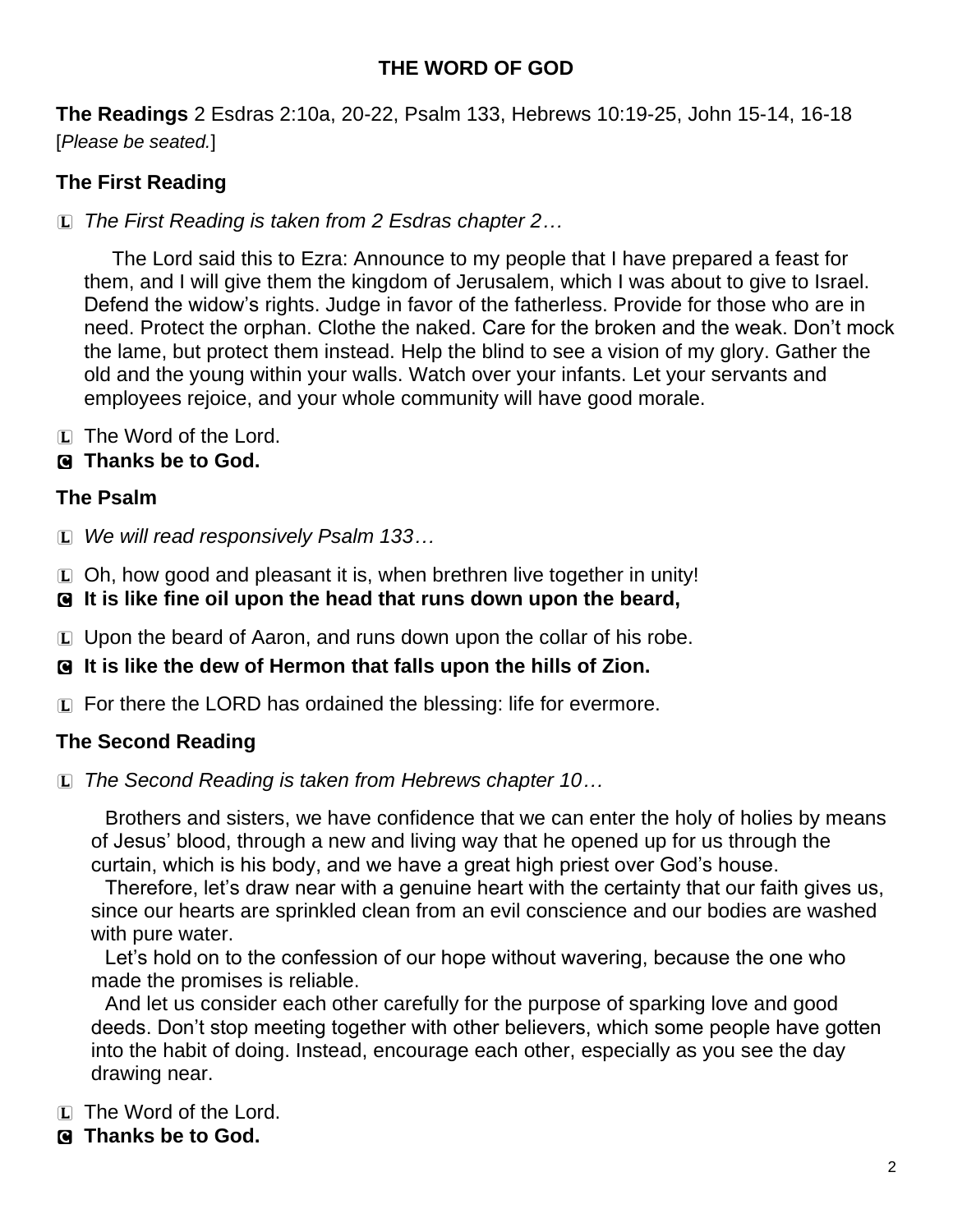# **The Gospel**

[*Please stand.*]

D The Holy Gospel of our Lord Jesus Christ according to John.

# **G** Glory be to thee, O Lord.

D [Jesus said,] "I am the true vine, and my Father is the vineyard keeper. He removes any of my branches that don't produce fruit, and he trims any branch that produces fruit so that it will produce even more fruit. You are already trimmed because of the word I have spoken to you. Remain in me, and I will remain in you. A branch can't produce fruit by itself, but must remain in the vine. Likewise, you can't produce fruit unless you remain in me. I am the vine; you are the branches. If you remain in me and I in you, then you will produce much fruit. Without me, you can't do anything. If you don't remain in me, you will be like a branch that is thrown out and dries up. Those branches are gathered up, thrown into a fire, and burned. If you remain in me and my words remain in you, ask for whatever you want and it will be done for you. My Father is glorified when you produce much fruit and in this way prove that you are my disciples.

"As the Father loved me, I too have loved you. Remain in my love. If you keep my commandments, you will remain in my love, just as I kept my Father's commandments and remain in his love. I have said these things to you so that my joy will be in you and your joy will be complete. This is my commandment: love each other just as I have loved you. No one has greater love than to give up one's life for one's friends. You are my friends if you do what I command you. I don't call you servants any longer, because servants don't know what their master is doing. Instead, I call you friends, because everything I heard from my Father I have made known to you. You didn't choose me, but I chose you and appointed you so that you could go and produce fruit and so that your fruit could last. As a result, whatever you ask the Father in my name, he will give you. I give you these commandments so that you can love each other."

DThe Gospel of the Lord.

C **Praise be to thee, O Christ.**

[*Please be seated.*]

**SERMON** Becky Robbins-Penniman

**NICENE CREED**  [*Please stand.*]

C **We believe in one God, the Father, the Almighty, maker of heaven and earth, of all that is, seen and unseen.** 

**We believe in one Lord, Jesus Christ, the only Son of God, eternally begotten of the Father, God from God, Light from Light, true God from true God, begotten, not made, of one Being with the Father. Through him all things were made. For us and for our salvation he came down from heaven: by the power of the Holy Spirit he became incarnate from the Virgin Mary, and was made man. For our sake he was crucified under Pontius Pilate; he suffered death and was buried. On the third day he rose again in accordance with the Scriptures; he ascended into heaven and is seated at the right hand of the Father. He will come again in glory to judge the living and the dead, and his kingdom will have no end.**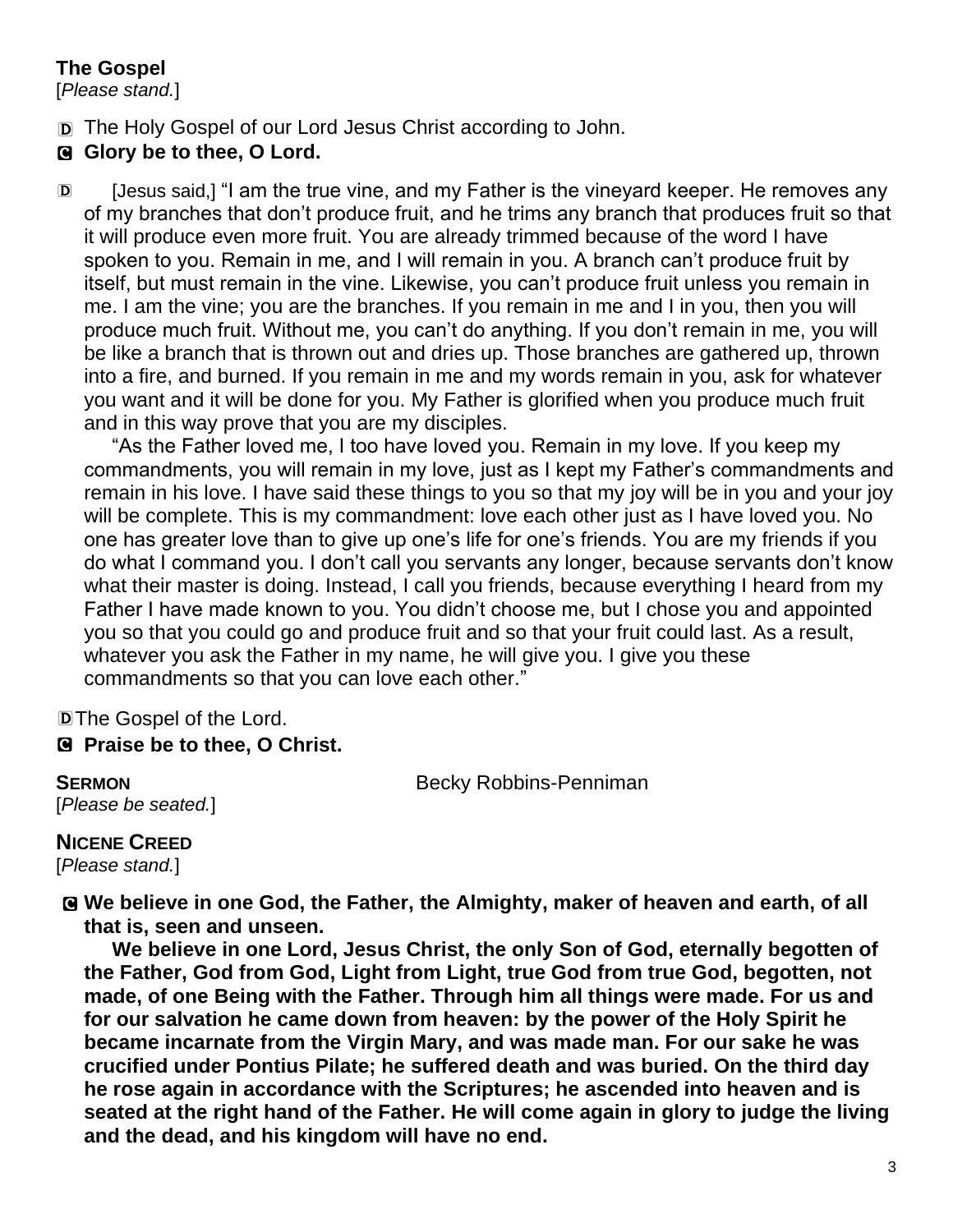**We believe in the Holy Spirit, the Lord, the giver of life, who proceeds from the Father and the Son. With the Father and the Son he is worshiped and glorified. He has spoken through the Prophets. We believe in one holy catholic and apostolic Church. We acknowledge one baptism for the forgiveness of sins. We look for the resurrection of the dead, and the life of the world to come. Amen.**

# **PRAYERS OF THE PEOPLE**

[*Please sit, stand, or kneel, as you prefer.*]

- D Remembering that it is no longer we who live but Christ who lives in us, let us pray for the whole state of Christ's Church and for the world.
- L We pray for all who call you Lord. Enliven our common life, that together we may worship you joyfully, give our hearts wholly to you in prayer, and gently commend to others the faith that is in us. We pray for all who are in need and who suffer [especially, *read names from notebook*]. Help us to answer the prayers of those who cry out to you.
- C **Lord Christ, live in us so that we are courageous agents of justice and compassion, and share our resources generously.**
- L We pray for the leaders around the world. Help them to respect all by considering others as equal to themselves, by thinking charitably towards all neighbors near and far, and by seeking to understand and appreciate those who differ from them.
- C **Lord Christ, live in us so that we love and serve others as you love and serve us.**
- L We pray for all who are responsible for the mission and ministry of the church, lay and ordained.
- C **Lord Christ, live in us so that we are humble, patient and act with integrity, using the values and promises of the Reign of God as the foundation of every decision, action or abstention.**
- L We pray for a sense of awe for all you have created and entrusted to us, including our own bodies, your creation, and the lives of others. We give you thanks for the blessings of this life. You open your hand and fill the earth with good things.
- C **Lord Christ, live in us so that we cherish the gifts you have given us, conserving and healing your creation for the sake of those who come after us.**
- L We pray for those whose life on this earth has ended, [especially, *read names from notebook*.] Let light perpetual shine upon them.
- C **Lord Christ, live in us so that we follow the good examples of your saints, who teach us to enjoy worldly goods and comforts in moderation, and to be honest in our daily life and work.**
- L Let your grace restore us, good Lord, and let your Spirit inspire us.
- C **Lord Christ, live in us and accomplish in us the work of your salvation, that we may show forth your glory in the world. Amen.**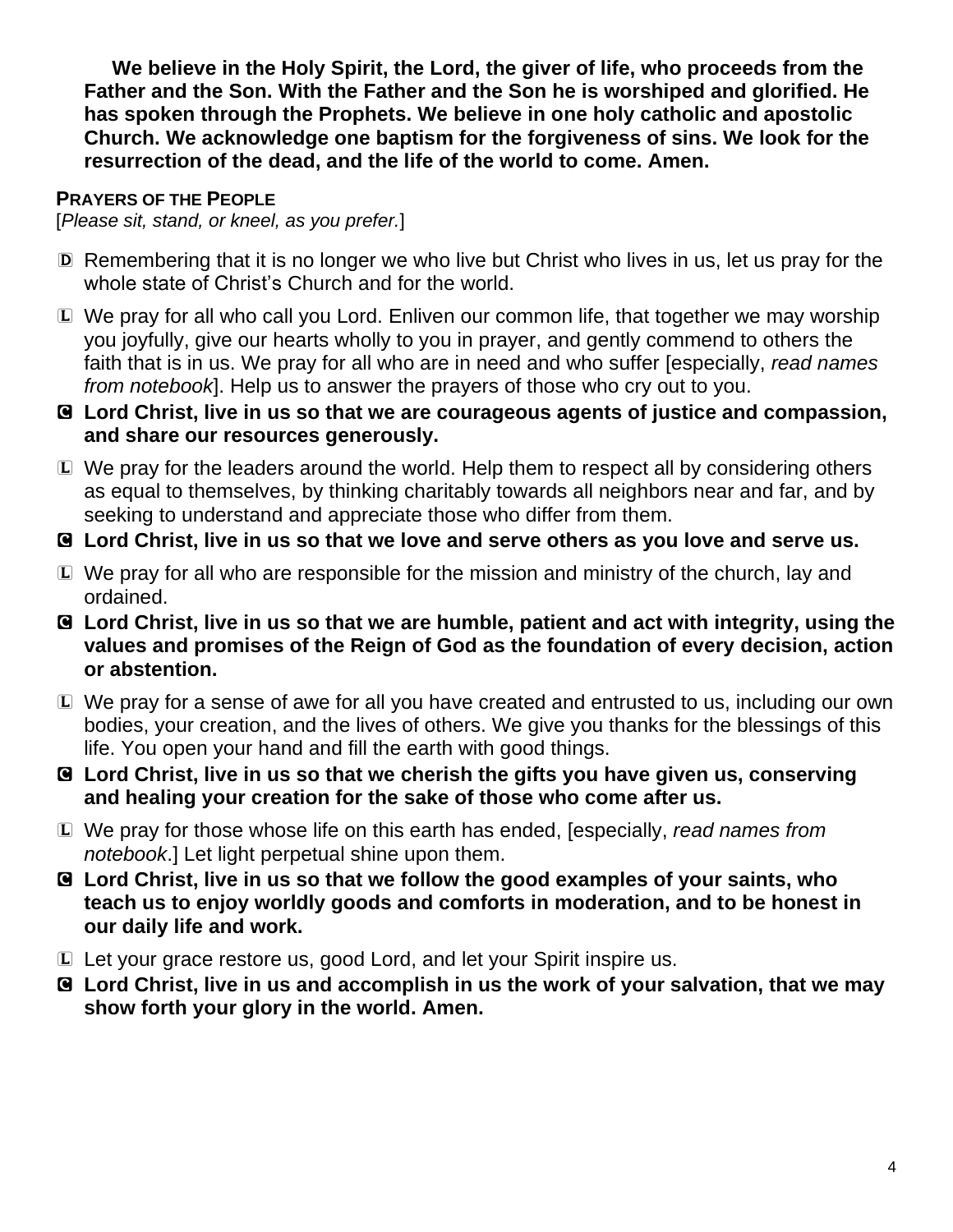## **CONFESSION AND ABSOLUTION**

[*Please kneel or stand.*]

- D Let us humbly confess our sins unto Almighty God. [*Silence is kept.*] Most merciful God, . . .
- **M** we confess that we have sinned against thee in thought, word, and deed, by what we **have done, and by what we have left undone. We have not loved thee with our whole heart; we have not loved our neighbors as ourselves. We are truly sorry and we humbly repent. For the sake of thy Son Jesus Christ, have mercy on us and forgive us; that we may delight in thy will, and walk in thy ways, to the glory of thy Name. Amen.**
- P Almighty God, our heavenly Father, who of his great mercy hath promised forgiveness of sins to all those who with hearty repentance and true faith turn unto him, have mercy upon you, pardon and deliver you from all your sins, confirm and strengthen you in all goodness, and bring you to everlasting life; through Jesus Christ our Lord.
- C **Amen.**

## **THE GREETING OF PEACE**

[*Please stand.*]

- P The peace of the Lord be always with you.
- C **And with thy spirit.**

# **THE HOLY COMMUNION**

#### **OFFERTORY SENTENCE**

[*Please be seated.*]

D Walk in love, as Christ loved us and gave himself for us, an offering and sacrifice to God. Bring your tithes, gifts and offering with gladness

## **PRESENTATION OF THE OFFERINGS**

[*Please stand when invited to do so.*]

- D As we receive these gifts, we acknowledge
- C **All things come from thee, O Lord and of thine own have we given thee.**

**THE GREAT THANKSGIVING:** Eucharistic Prayer II

- $\mathbf{P}$  The Lord be with you.
- C **And with thy spirit.**
- P Lift up your hearts.
- C **We lift them up unto the Lord.**
- P Let us give thanks unto our Lord God.
- C **It is meet and right so to do.**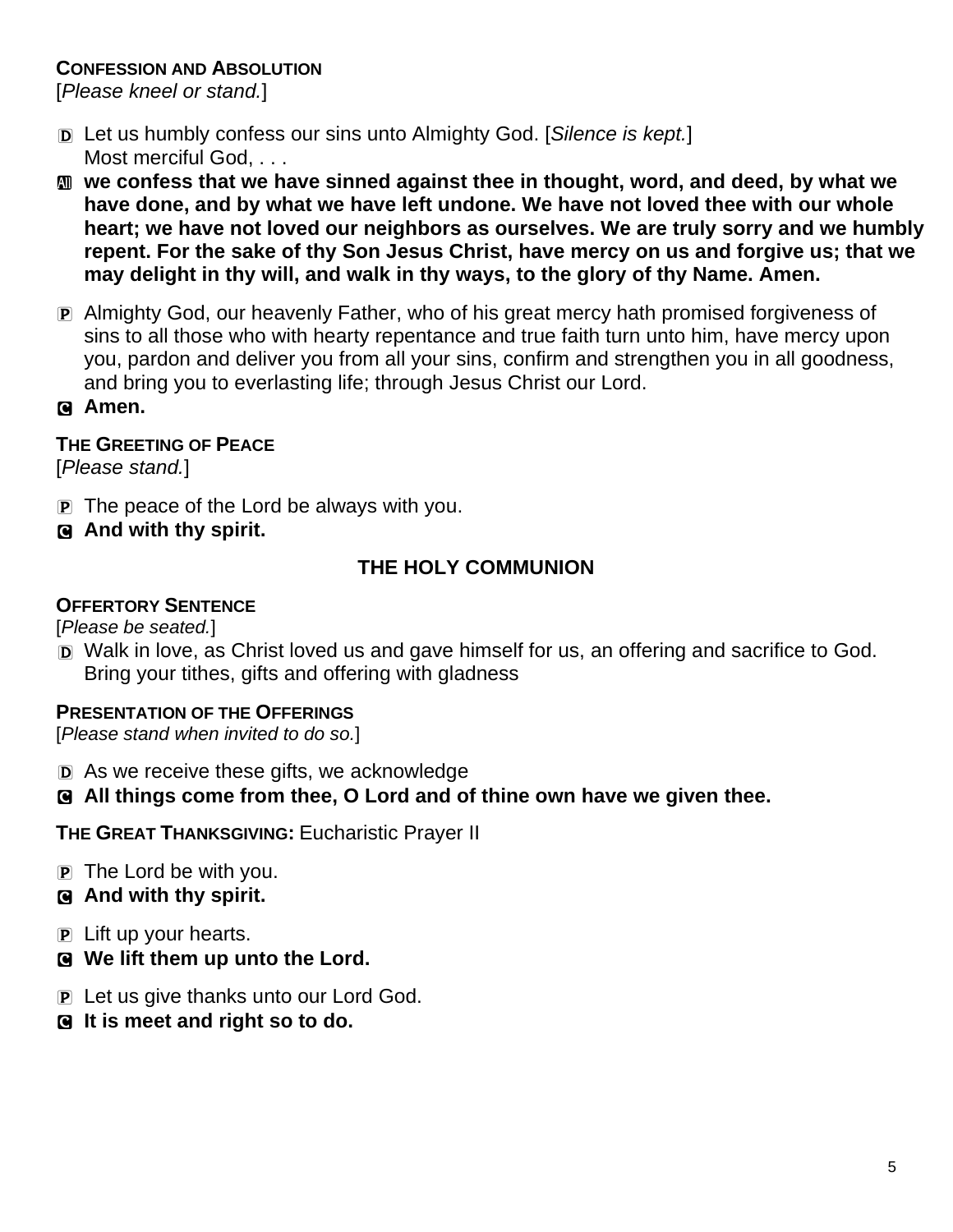P It is very meet, right, and our bounden duty, that we should at all times, and in all places, give thanks unto thee, O Lord, holy Father, almighty, everlasting God. You bid thy faithful people cleanse their hearts, and prepare with joy for the Paschal feast; that, fervent in prayer and in works of mercy, and renewed by thy Word and Sacraments, they may come to the fullness of grace which thou hast prepared for those who love thee. Therefore, with Angels and Archangels, and with all the company of heaven, we laud and magnify thy glorious Name; evermore praising thee, and saying,

## C **Holy, holy, holy, Lord God of Hosts: Heaven and earth are full of thy glory. Glory be to thee, O Lord Most High. Blessed is he that cometh in the name of the Lord. Hosanna in the highest.**

[*Please kneel or stand, as you choose.*]

- P All glory be to thee, O Lord our God, for that thou didst create heaven and earth, and didst make us in thine own image; and, of thy tender mercy, didst give thine only Son Jesus Christ to take our nature upon him, and to suffer death upon the cross for our redemption. He made there a full and perfect sacrifice for the whole world; and did institute, and in his holy Gospel command us to continue, a perpetual memory of that his precious death and sacrifice, until his coming again.
- P For in the night in which he was betrayed, he took bread; and when he had given thanks to thee, he broke it, and gave it to his disciples, saying, "Take, eat, this is my Body, which is given for you. Do this in remembrance of me."
- P Likewise, after supper, he took the cup; and when he had given thanks, he gave it to them, saying, "Drink this, all of you; for this is my Blood of the New Covenant, which is shed for you, and for many, for the remission of sins. Do this, as oft as ye shall drink it, in remembrance of me."
- P Wherefore, O Lord and heavenly Father, we thy people do celebrate and make, with these thy holy gifts which we now offer unto thee, the memorial thy Son hath commanded us to make; having in remembrance his blessed passion and precious death, his mighty resurrection and glorious ascension; and looking for his coming again with power and great glory. And we most humbly beseech thee, O merciful Father, to hear us, and, with thy Word and Holy Spirit, to bless and sanctify these gifts of bread and wine, that they may be unto us the Body and Blood of thy dearly-beloved Son Jesus Christ.
- C **And we earnestly desire thy fatherly goodness to accept this our sacrifice of praise and thanksgiving, whereby we offer and present unto thee, O Lord, our selves, our souls and bodies. Grant, we beseech thee, that all who partake of this Holy Communion may worthily receive the most precious Body and Blood of thy Son Jesus Christ, and be filled with thy grace and heavenly benediction; and also that we and all thy whole Church may be made one body with him, that he may dwell in us, and we in him; through the same Jesus Christ our Lord;**
- P By whom, and with whom, and in whom, in the unity of the Holy Ghost all honor and glory be unto thee, O Father Almighty, world without end.
- **G AMEN.**